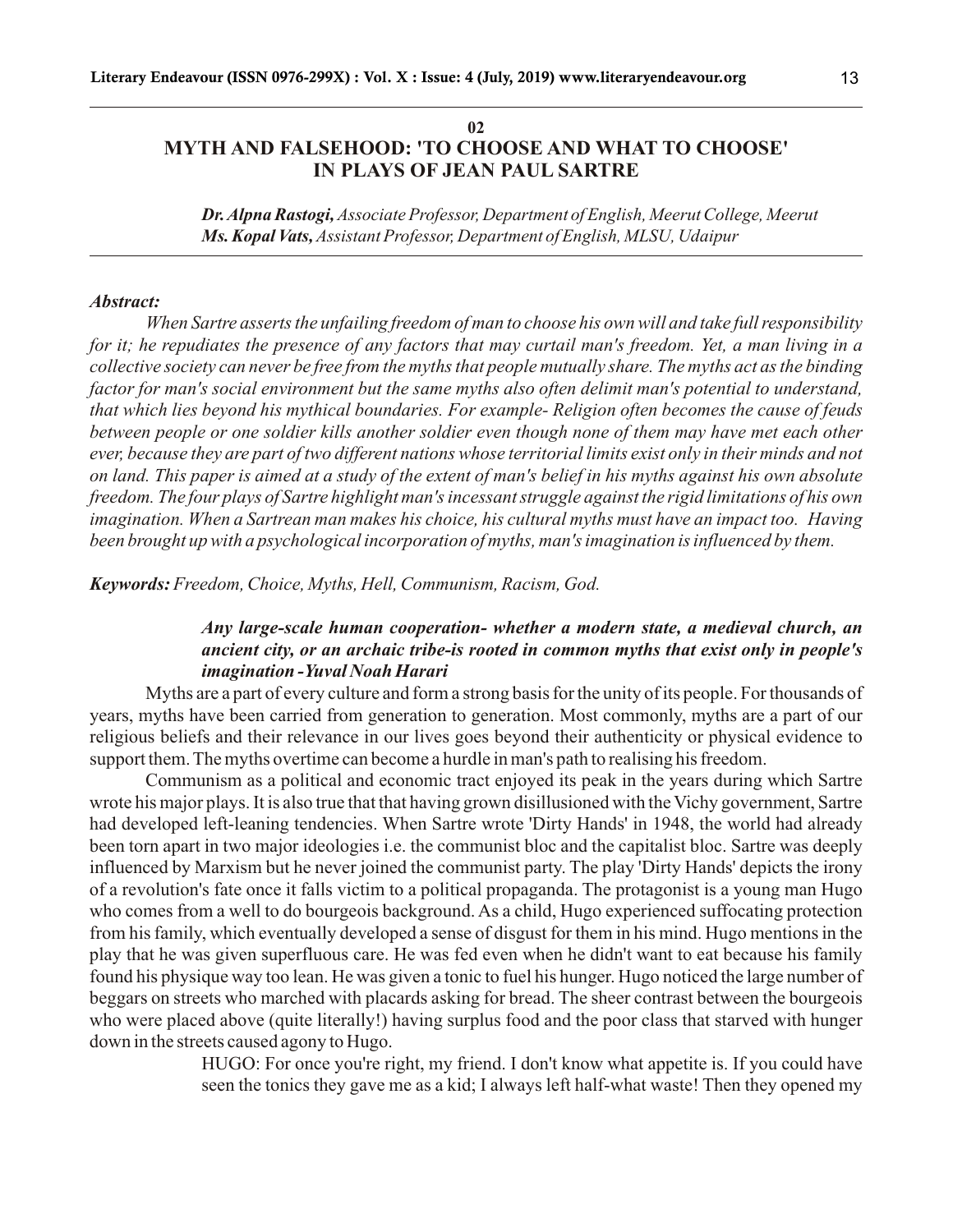mouth and told me: "One spoonful for Papa, one spoon-ful for Mamma, one spoonful for Aunt Anna." And they pushed the spoon down my throat. And I shot up too, believe me. But I never put on weight. Then they had me drink blood fresh from the slaughterhouse, because I was pale; after that I never touched meat. My father would say every night: "This child has no appetite." Every evening he would say: "Eat, Hugo, eat. You'll be sick." They had me take cod-liver oil; that's the height of luxury-medicine to make you hungry while others in the street would sell their souls for a beefsteak. I saw them pass under my window with their placards: "Give us bread." And then I would sit down at the table. "Eat, Hugo, eat." Aspoonful for the night watchman who is on strike, a spoonful for the old woman who picks the parings out of the garbage can, a spoonful for the family of the carpenter who broke his leg. I left home. I joined the party, only to hear the same old song: "You've never been hungry, Hugo, what are you messing around here for? What can you know? You've never been hungry." Very well, then! I have never been hungry. Never! Never! Never! Now perhaps you can tell me what I can do to make you stop throwing it up to me. [*A pause*.] (Sartre 166)

He detested his family especially his father because they refrained from sharing that extra food with the needy. Apart from this, Hugo was smothered by his pretentious society that also constituted his parents because he felt that he wasn't allowed enough subjectivity. He suspected that his parents aimed towards moulding Hugo into the similar frame that was their identity. He started believing that his family wants to crush his individuality so that he can never think for himself and turn out to be their facsimile. Fearing this, Hugo decides to rend away all ties with his family and demolishes his old identity. Hugo, in haste, guesses that the only way to break away with his past is join the communist party because it represents everything in opposition to his filial identity. He is under the impression that the tag of communism will wash away his bourgeois filth. Hugo opts for the communist party because it stands for a class-less society where all men are equal and all state owned resources belong equally to each and every person irrespective of any prejudices. He wants to show his support to people who clamour for food on streets while the affluent turn deaf ears behind closed balcony doors. On joining the party, however, Hugo discovers certain discrepancies that were invisible on the outside. The communist party is also a political party with fiery political aims of securing a strong hold in the government. The atmosphere is of chaos because the Red Army is approaching towards Illyria (a fictional country resembling post world war II Hungary). The Regent represented by the fascist Prince, the Pentagon of the middle class and the communist party are all vying for majority in the upcoming elections. Amidst all of this chaos, a senior party member, Hoederer, wants to make a radical deal with the opposition because he believes that this is the call of the hour. He is of the view that when the Red Army will enter the country the general population will not accept its role even as a saviour army. As a result, people will raise their voice of dissent against the government. The incumbent government will face the wrath of the people and will be voted out in the next elections for sure.

Hoederer's prospect is that the communist party be rational enough to join hands with the opposition so that the government of coalition will take over as the new government. He believes that the current scenario calls for the communist party to take a back seat and be a minority in the new government. As minority, the communist party will be saved from the anger of the general population as it will be directed towards the majority constituting the Regent or the Pentagon. The communist party would then be in a secure position to even support people in their protest against the government of majority. By winning the faith of the people, the communist party will make a clean sweep in the next elections. The future then would be placid and none of the present chaos would hinder their governance.

The other party officials like Louise are totally against policy of Hoederer because they think that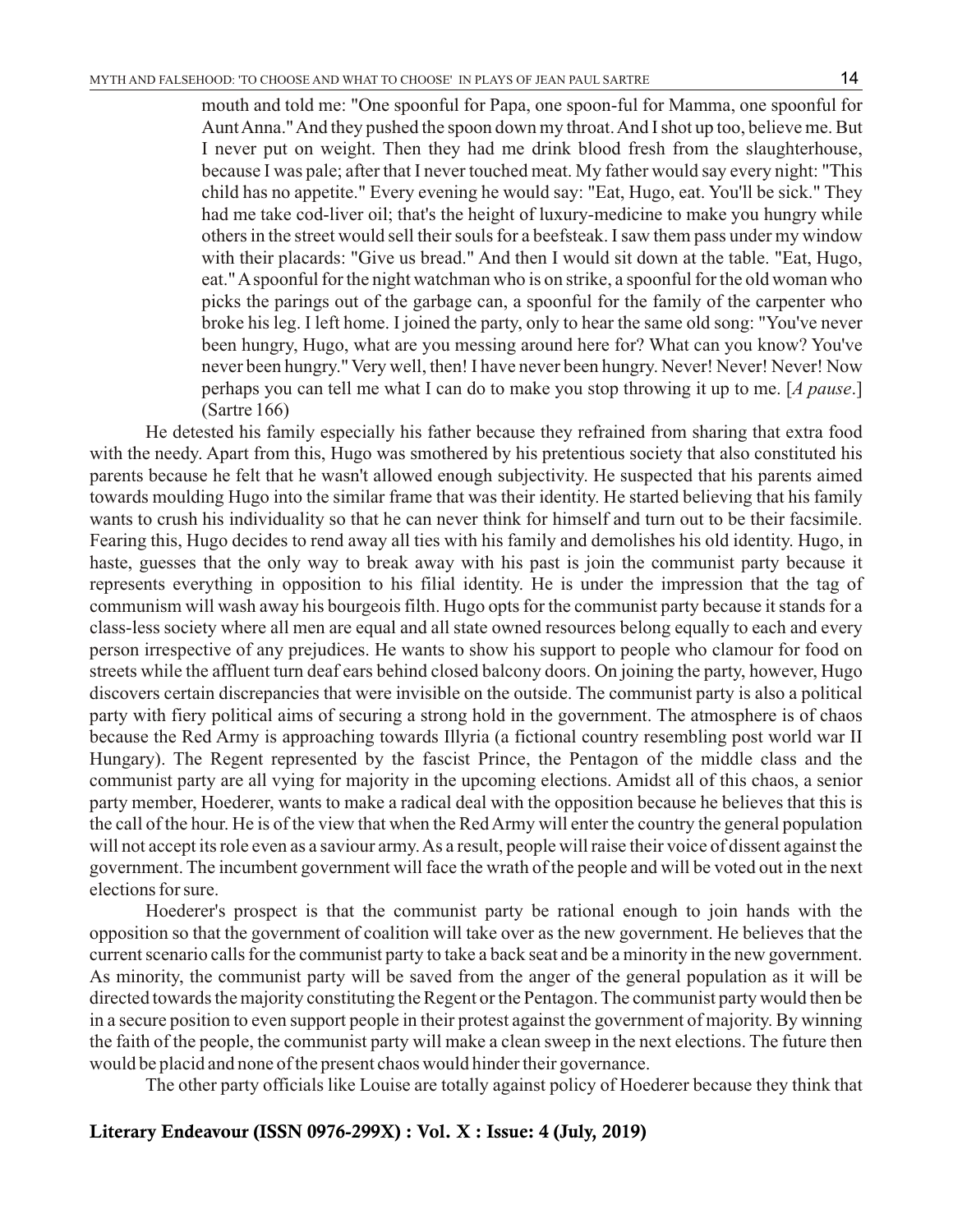he is acting like a traitor. This is why Hugo is assigned the job of Hoederer's assassination. Hugo, as well, believes in the same line that Hoederer is acting like a black sheep. In the course of the ply, the reader observes that Hoederer is not a traitor; instead, he is a practical political leader who can judge the future like a visionary. Hoederer cares about his party and wants to save it from a silly death that will most likely come if the policies remain too rigid. Hoederer does compromise because a compromise is what politics is all about. The moment, the party becomes political its real agenda of a communist society is blown up in the air. Communism is reduced to a mere myth that can mobilize the associates towards a common goal but the goal no longer is the one that the revolution strove for. The label remains while the policies are near about the same as the other political parties that maybe placed under the rubrics 'opposition'. When Hoederer makes the deal, he is saving the party not 'communism'. Yet, Hoederer, is last to be blamed because there is no other option. If the idea of Louise were to be adopted, the party would be out of the picture after the elections. In fact, the play ends with the revelation that the party first gets Hoederer assassinated as a traitor and later on, adopts the same policy that he had furnished. It means that sooner or later, the party members realise that the ideals of communism would have to be abandoned in favour of a stable and powerful government.

When Hugo learns about the U-turn of the party, he is thoroughly disappointed and finds his life meaningless because his only milestone was the assassination of Hoederer. Discovering that it served no purpose other than silence a strong voice, Hugo is shattered. He commits suicide. He killed himself because he failed at grasping the mythical nature of human interests. The party he had joined was established on a myth-communism, an abstract policy that has no substance out of the human mind. He also failed to comprehend that a political party can never function unless it pretends to incorporate all sides of humanity. There are no extremes in politics, no black or white. Only a middle grey ground based on a compromise. The world has seen strong communist nations in its history but can we still confidently assert that today our world is classless? Thus, the play reflects the similar hopelessness associated with being on either side of the line of division because ultimately, no myth can be an absolute. Hugo abhorred his family because of their ideals but he later learns that the ideals that stand opposite to his family's are equally vulnerable to corruption. Unfortunately, it is too late before he comes to his senses.

The play 'The Flies' is very explicitly based on the Greek myth of Orestes. The Greeks were particularly too sincere about their Gods as is clear from Greek art in ancient times. Zeus, Hera, Dionysus etc feature in Greek literature quite frequently. The popularity of Greek Gods was so huge that they feature very often in English literature as well. Especially, the romantics had a soft spot for the Greek Gods. From Urania, the muse in paradise lost to James Joyce's Ulysses, Greek Gods and deities form an integral part of literature. This is because the Greeks revered their gods as the ultimate word. The question of God, however, is very personal because there remains no concrete physical proof of God's existence. The entire humanity has long supported itself by an invisible, abstract rope of faith. Sartre had no faith in God especially because his philosophy emerged in the post world war II world that was characterised by heinous crimes like the holocaust. It was difficult for that generation to have faith in God as it questioned its existence in the face of such horrifying crimes. Sartre asserts human freedom as the ultimate truth. He is of the opinion that man is fully responsible for himself. Man must choose his own essence knowing that no external force like God can come to his rescue. Sartre's choice of the myth as the basis for his play is indicative of his intention to depict the uselessness of God. He could not have presented his idea with a better foundation because in the play, he clearly displays that the very God who enjoys the limitless control over the people, is the most powerless of everyone. By reducing Zeus to almost a caricature, Sartre wants to establish Orestes as a sovereign individual in himself. This is exactly how Sartre weaves the plot of the play, to show that relying on Zeus is not at all necessary.

The play borrows the basic story line from the myth that Orestes is the long lost son of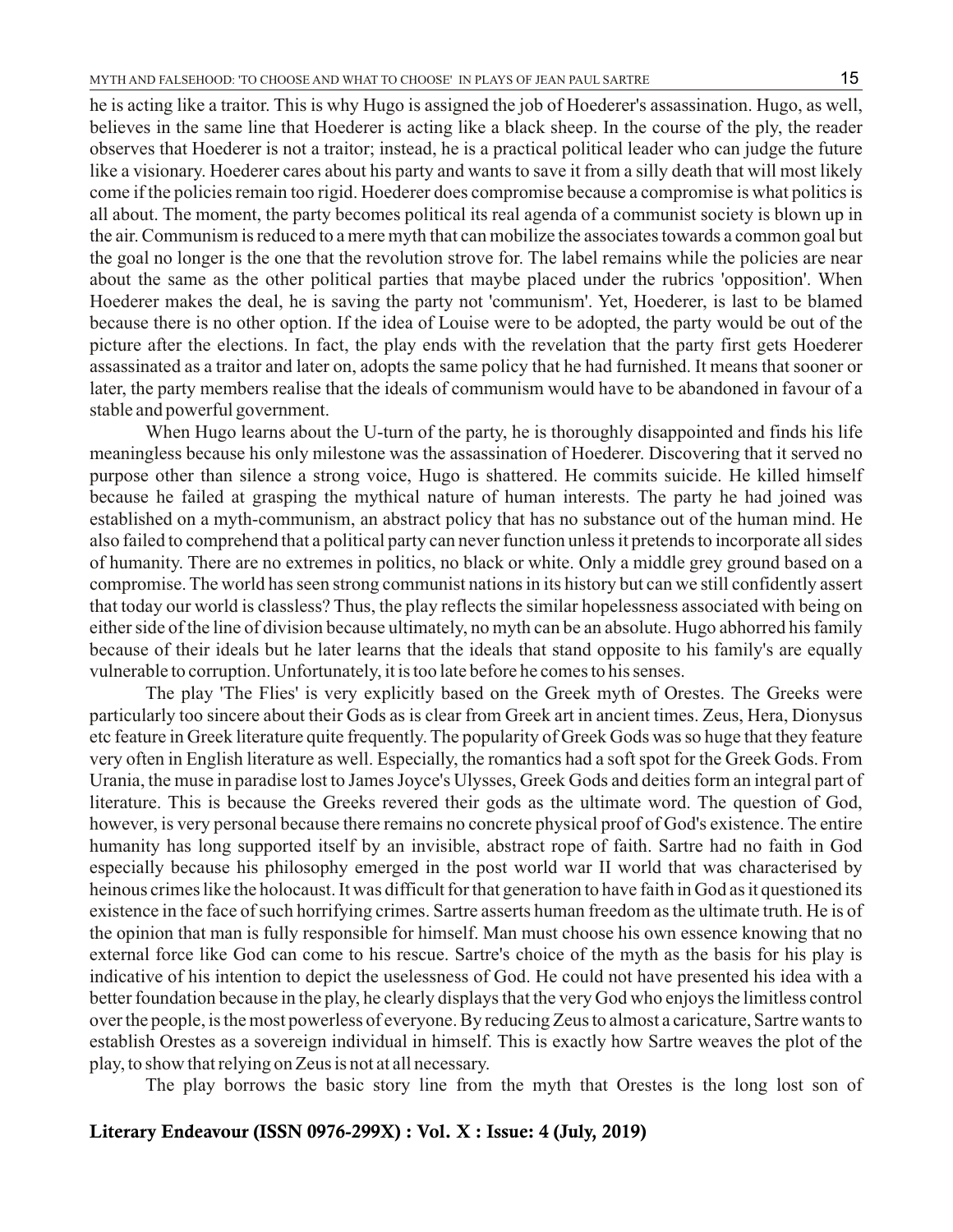Clytemnestra, who returns to Argos, his birthplace after decades as a stranger. Orestes was kidnapped as a child and exiled from Argos in the aftermath of Agamemnon's murder. Orestes comes to Argos in search of his identity and a desire to belong to his birthplace. On arriving in Argos, however, Orestes is appalled at the dreary state of the people. The Argives live in constant mourning. They wear black all the time, celebrate no festivities, never do they laugh. They feel guilty if ever encountered with a reason to be happy. Orestes is startled at the view. All the Argives do is that they offer regular libations to the statue of Zeus and look forward in terror to the 'Day of the Dead'. The Day of the Dead is a mythical observance created by king Aegistheus. The king has convinced the Argives that the dead people come out of a cave on this day and haunt the city of Argos. They visit so that they may punish those who did them wrong. Obviously, the concept of the dead arriving is pure hokum but the Argives are convinced of its truthfulness and they observe it without fail with deep sincerity. The reason why Aegistheus spun this story is that he wants to keep his subjects under utter control. Aegistheus has a personal sin to defend i.e. the murder of Agamemnon. To check the Argives from revolting against himself, he has engaged them with the myth of the dead. He also makes them believe that they share his crime of killing Agamemnon equally because they did nothing to save their beloved king. This way Aegistheus transfers his own remorse to his people who are naive enough to trust him and his myth. When Orestes is incited by Electra to stay back and pay his dues for his motherland, Orestes decides to murder both Aegistheus and Clytemnestra. He thinks this is the only way to relieve the Argives of their mythical burden. In a conversation between Zeus and Aegistheus, the reader learns Aegistheus is too tired of the whole facade.

> Aegistheus. But I-what am I but an empty shell? Some creature has devoured me unawares, gnawed out my inner self. And now, looking within, I see I am more dead than Agamemnon. Did I say I was sad? I lied. Neither sad nor gay is the desert- a boundless waste of sand under a burning waste of sky. Not sad, nor gay, but- sinister. Ah, I'd give my kingdom to be able to shed a tear. (96)

He concedes that he has kept his subjects in mythical illusion just so that they do not rebel against him. The conversation also throws light on the role of Zeus as God. Zeus keeps his population in dark about their freedom because if they realise that they are eternally free to make their choices, Zeus would be rendered useless to them. Zeus maintains his authority by fear. Sartre asserts here that reliance on God is an unnecessary practice because man is essentially free and any form of service to God is a negation of that freedom. Man must endure the burden of his existence using his freedom. Orestes, as a character, is an ideal Sartrean hero because he waves off all temptations of submission to Zeus. Zeus gets intimidated by Orestes because he refuses to obey. Zeus is alarmed at his defiance, comprehending it as a straw in the wind. If Orestes is successful in dispelling the cloud of ignorance over Argos, Zeus would be an obsolete little magician. The play draws a stark comparison between Orestes and everyone else because Orestes is the only one who refuses to bow down to the myth of Zeus as a God. His own sister, Electra, who is partly responsible for pushing Orestes into the pool of vengeance, backs out when the call for action is at its peak. She caves in to the service of Zeus. She does so because she fears the unknown fate that lies outside of the reign of Zeus. Freedom entails responsibility and Electra fears responsibility, as she has been a spoilt princess all her life. An encounter with reality is like a flash of lightening; blinding and painful. She resorts to the option of submission. So what if she has to regret all her life! To her, the comfort of being under the aegis of Zeus is more appealing. Electra denies her freedom blatantly because she lacks courage to face her individuality. Orestes repudiates all the luxuries promised by Zeus in favour of his freedom. It is quite amazing that Zeus is able to organise the Argives under a common myth of a punisher god without ever facing any rebellion before Orestes. This is because Zeus appoints Aegistheus to control the Argives and Aegistheus in turn, further unloads himself by slapping his burden on their backs. Sartre condemns this. He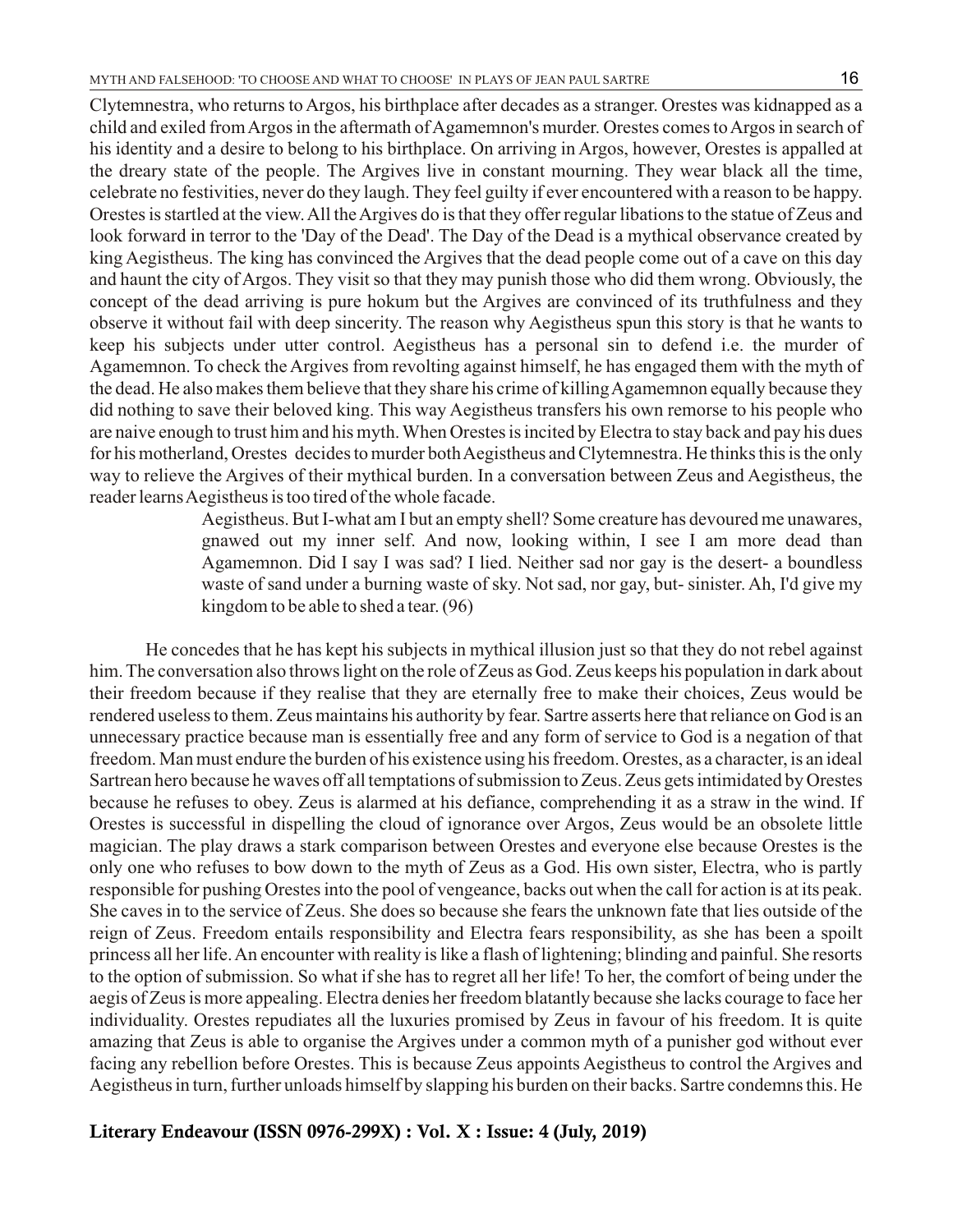denounces the use of any common myth that drives man as if by a magnetic force into a crowd, destined for destruction.

In a way, Sartre is drawing an analogy between the unwitting Argives and reluctant French officials who acted as collaborators with the Nazi Germany. He is emphasising that a myth, most commonly does the task of uniting people in the easiest manner but it also spawns herd-mentality. It robs off people of their sacred individuality. In the end, when Orestes lures away all the flies at the tune of his flute, along with himself, he is providing a psychological unburdening to the Argives. Definitely, Orestes does not look at the flies as pestering creatures who feed on remorse. Argives look at the flies that way. Therefore, when Orestes takes them away, he is assuring the Argives that their remorse is gone with the flies so that they can live happily. In truth, Orestes has not taken away their remorse, he has only taken away the symbol of their remorse so that they may revert to their freedom which had existed all along, only the Argives had failed to discover it because they were overtaken by the myth of guilt perpetrated by Zeus and Aegistheus.

The respectable prostitute delves into the dark corners of a racist America. The play is about a prostitute, Lizzie, who has to make a dreaded choice. Lizzie is under pressure to falsely testify against an innocent Negro so that a spoilt, white young man can go scot-free. The white man Thomas tries to molest Lizzie in the train and shoots one Negro of the two, who come to help her. The Negro who escaped is being charged with the false crime of raping Lizzie and Thomas is being reflected as Lizzie's saviour. Lizzie is a conscientious woman who prefers to speak the truth instead of being bribed into falsehood. Thomas is the nephew of Senator Clarke whose son Fred meets Lizzie as a customer so as to settle things with her about the Negro's conviction. When Lizzie seems not to budge from her stand, Senator Clarke enters the scene. Clarke comes from a much respected, influential American family whose ancestry is glorious in America's history. According to Clarke, his fore fathers were heroic pioneers who helped lay the foundation of modern day America. He thinks that he and his family is above the general people and his son, nephews and all forthcoming generations are entitled to glory because of their illustrious roots. He convinces Lizzie against the Negro not by offering her any bribe but by invoking the ideals of America in her mind.

> THE SENATOR. Then Uncle Sam would have many things to tell you. He would say: "Lizzie, you have reached a point where you must choose between two of my boys. One of them must go. What can you do in a case like this? Well, you keep the better man. Well, then, let us try to see which is the better one. Will you?"

LIZZIE [carried away]: Yes, I want to. Oh, I am sorry, I thought it was you saying all that.

THE SENATOR: I was speaking in his name. [He goes on, as before.] "Lizzie, this Negro whom you are protecting, what good is he? Somehow or other he was born, God knows where. I nourished and raised him, and how does he pay me back? What does he do for me? Nothing at all; he dawdles, he chisels, he sings, he buys pink and green suits. He is my son, and I love him as much as I do my other boys. But I ask you: does he live like a man? I would not even notice if he died."

LIZZIE: My, how fine you talk.

THE SENATOR [in the same vein]: "The other one, this Thomas, has killed a Negro, and that's very bad. But I need him. He is a hundred-per-cent American, comes from one of our old-est families, has studied at Harvard, is an officer-I need officers-he employs two thousand workers in his factory-two thousand unemployed if he happened to die. He's a leader, a firm bulwark against the Communists, labor unions, and the Jews. His duty is to live, and yours is to preserve his life. That's all. Now, choose."

LIZZIE: My, how well you talk! (263)

The Senator is of the opinion that Thomas has a magnificent future ahead of him that will be ruined if Lizzie does not do what is 'righteous'. Thomas' life is more precious and valuable than that of a Negro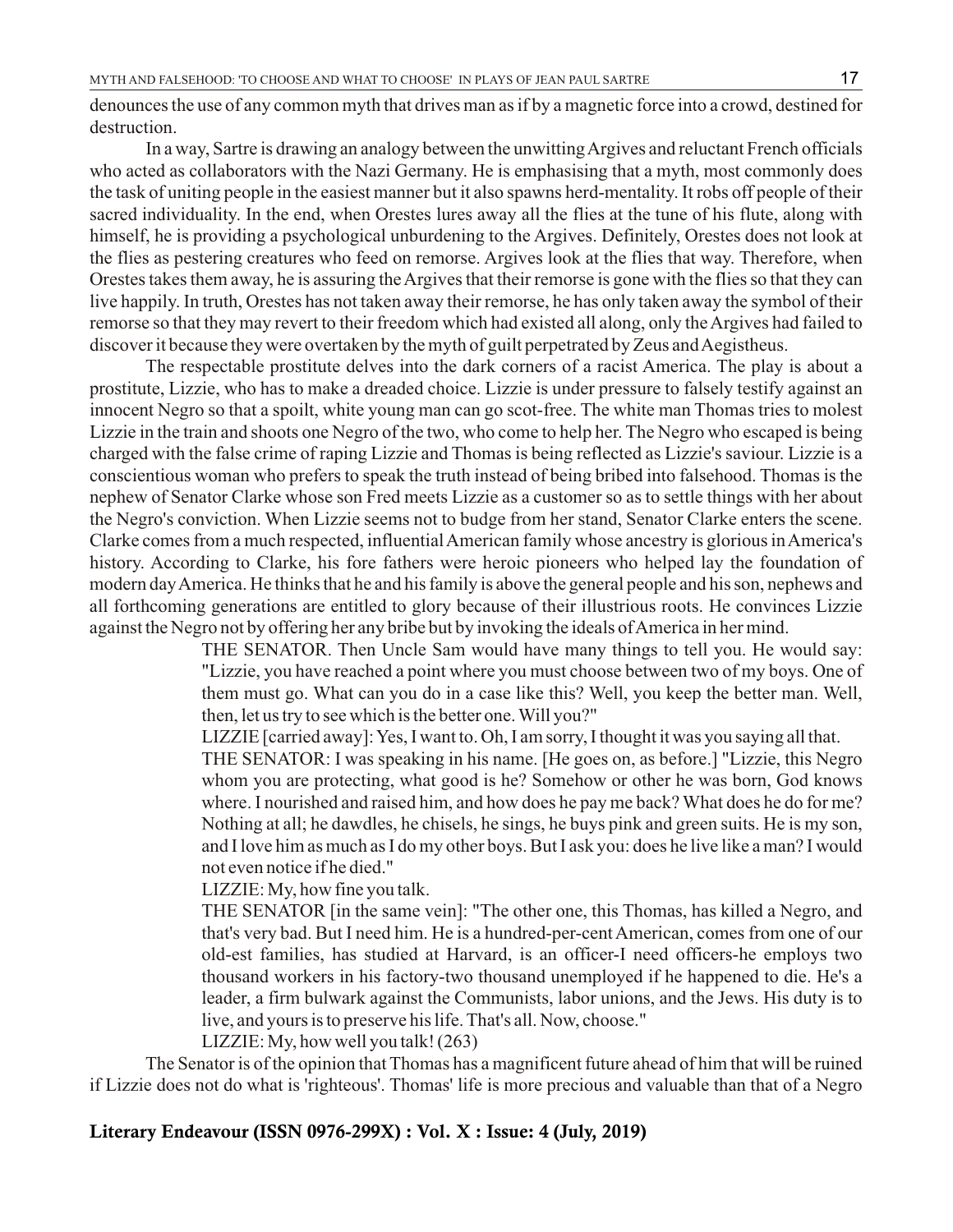(who Sartre does not even give a name) because Thomas will make America proud like his ancestors but the Negro is an inconsequential creature whose death would affect nobody around him. The senator declares the Negro as a useless citizen whereas Thomas would bring laurels to Uncle Sam. The senator's judgement is heavily prejudiced and he propagates his prejudice in the name of America, the nation; when truly any nation-state is only a myth. Anation-state is characterised by its majority sharing similar cultural patterns, language and being conscious of its identity as linked with idea of their nation. In purely physical terms though, any nation exists merely as an idea in the minds of its people. The idea of a nation is what causes strangers living miles apart to unite towards a common cause. When the Senator appeals to the America in her mind, she begins to lose her hold on her rationality because the idea of her country's welfare occupies the top shelf. Lizzie, like any citizen, takes pride in her association with her country. The Senator capitalises on her feeling of nationalism. He wants to remind her that by choosing Thomas over the Negro she is doing a great service to the nation. The senator topples the game by touching upon the national identity of Lizzie. The national identity sometimes takes precedence over the idea of humanity. No wonder, he is successful enough to confound Lizzie that she agrees to his whim and signs the testimony. Until, the senator had spoken of American welfare, Lizzie was in agreement with her conscience and knew that the right thing to do is save the Negro from false charges. The Senator, however, convinces her otherwise. Lizzie is carried away by the myth.

In reality, the fact remains that Lizzie belongs to the trash of American society. She is a neglected prostitute who has no concrete identity. She is irrelevant and insignificant just like the Negro, only slightly better than him because she is a white woman and in the hierarchy of disdain, she has a better position than a black man. If Lizzie were to think rationally then she would know that helping Thomas would turn out to be much worse than helping the Negro for many reasons. Firstly, she would be desecrating the truth to save Thomas, if truth holds any importance in a post-truth world anyway. Secondly, it is of least importance whether Thomas would contribute to the country over whether he is guilty or not. Thirdly, the so-called contribution of Thomas cannot be weighed against the life of an innocent man, however insignificant he maybe. Fourthly, sparing Thomas at such crucial moment would only raise his insolence towards other people. It is like infusing him with confidence to go ahead and murder more Negroes because his life is more sacred than theirs.

By asking Lizzie to twist the truth in favour of Thomas, the Senator is asking her to place her nation above humanity. Every single life is of value and framing someone owing to his or her caste or race is against the human welfare in total. In addition, what nation can ever thrive on the unfairness meted out against its one section of population? It is also noteworthy that Lizzie falls for the glory of her country especially when she has received no benefits of being its part. She is a poor prostitute and lives hand to mouth. The society, obviously, does not respect her or treat her with kindness. When Fred is pressing upon her the need to save Thomas, he repeats his insults to her several times. His treatment of her is disrespectful and uncouth. When neither the senator nor his son think Lizzie worthy of any respect then why should she compromise her ideals for the sake of these selfish people? The senator also uses the mother card to trick Lizzie. He mentions his sister Mary to soften Lizzie's stand. When Lizzie comes to know that Mary is eagerly waiting for his son's acquittal and that all her hopes are tied to Lizzie, she feels blessed. Awoman of elite class is pegging her happiness on Lizzie. This gives her a thrill of excitement. For the first time, Lizzie can prove to be relevant to somebody. She knows that by speaking the truth and saving the Negro, her relevance for the negro would be far greater but yet again, Lizzie is trapped in the myth that is social hierarchy.

The idea of a person's assumed superiority is also a figment of imagination that is cultivated by a society in a collective way. This idea is so pervasive in our thoughts that sometimes it out-does the reality. Lizzie is a pre-conditioned individual who does not need to be reminded of her low status. She believes in it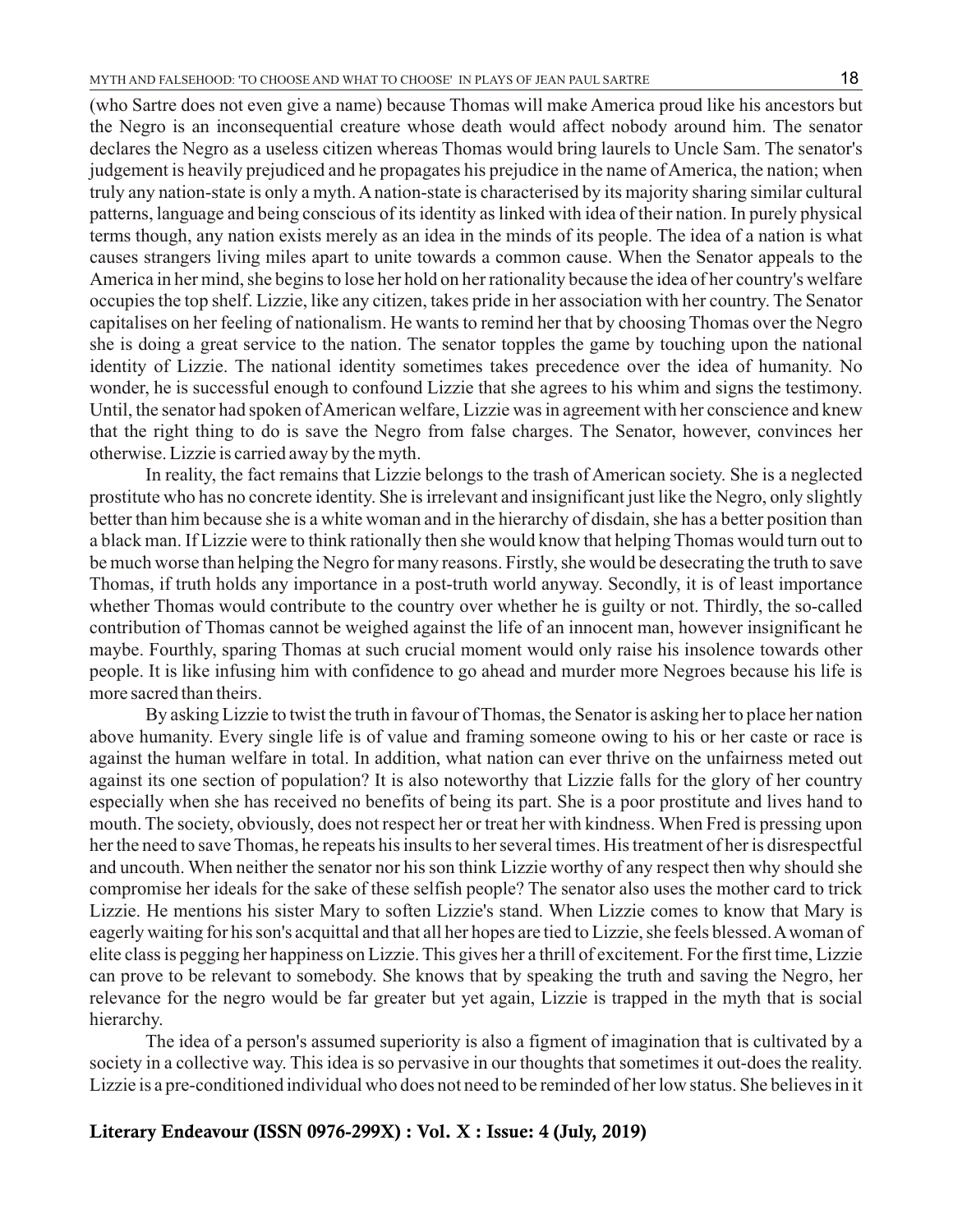19

herself. She has grown up believing it like the Negro who is already convinced that his days are numbered because he is black. The supreme-most truth is that of sanctity of humanity. Yet, collective ideas and stories weave up into each other to form common myths. These myths help organise a society within its imagined national boundaries. The myths determine a place for every individual that may or may not be a violation to his prerogative as a human. Lizzie is convinced of her part as a prostitute in her society and this part for her does not go beyond the interests of the ruling class. She agrees to the senator's demand although her scepticism about her action keeps her engaged. In the end, when Lizzie receives the money bill from Mary in return for her gesture of help, Lizzie is exposed to the myth of her country where all men do not stand equal.

The concept of hell is associated with redressing the injustice of the world. It is a collective mode of respite from the unfair world that we live in. Nearly all cultures believe in hell strongly. Although, like God, hell too, has never been a physical reality that one may prove with evidence. It is ultimately, a part of our belief, our thought process and most of all our collective imagination. Notwithstanding that, nobody has seen hell to report about it, our perception of hell is quite similar as a society. We all believe it to be a terrible place of torture with horned-devils, blazing flames, clawed beasts nibbling on human flesh etc. We believe it to be so since this is how we project our sense of punishment in divine retribution. Sartre's hell however, is nothing like it. Sartre's hell is merely a drawing room, modestly decorated. Sartre's choice of hell as place of setting is quite contrary to his philosophy of choice and freedom. If Sartre says that man makes each of his choice and takes full responsibility for it then why should a man's choice become a matter of hell and heaven? To choose hell as a metaphor signifies that man's choices clearly fall into two categories of good and bad. This negates the freedom that any person is entitled to innately. Although, if man's morality is to be judged along with his actions then hell can denote the fact that no one can get away with hurting others. The three characters in the play 'No Exit' are sinners. Garcin is a war traitor and treated his wife cruelly. Estelle killed her own child because it was an illegitimate baby. Her lover committed suicide after this incident but Estelle doesn't seem ruffled at all. Inez seduced his cousin's wife and made his cousin's life miserable. The cousin died in a road accident while Inez and Florence were killed in a deliberate accident set up by Florence. All three of them made other people's lives miserable. Garcin proved to be a bad husband and a bad journalist. Estelle was an unfaithful wife, a selfish lover and a cruel mother. Inez admits to being pure evil who cannot live until she has made someone suffer. On their deaths, all three of them arrive in hell.

Surprisingly, this hell is nothing like the hell in their imagination. The hell they come to is a drawing room without any devils or instruments of torture like the mythical boiling cauldron. It is a plain drawing room and two other roommates. How hard it can be! There is nothing hellish about this hell. At first glance, each one of them can make merry that there are two not-so-bad seeming roommates to give company. Yet, this drawing room is not an ordinary room but truly hell. This is Sartre's hell. Sartre has thought of his hell not as a place where people are punished for having caused suffering to other people, rather Sartre's hell is a mirror to reflect back upon these residents the inauthentic lives they had led in their life-times. Sartre is not primarily worried about how the three characters gave pain and suffering to those around them but his chief concerns are about the attitude of these three people with regard to their subjective choices. Sartre does not drop them in hell because they were a lot of a bad husband, a cruel mother and a back-stabbing cousin. He throws them in hell so that they can figure out why they were cowards and irresponsible bullies in their lives. The answer lies in Sartre's statement that 'hell is other people!' Sartre's hell is such a plain drawing room-type setting because he did not want it to be any different from the setting they had lived in, in their lives. The idea behind Sartre's hell is to show these characters a microcosm of their own lives. It means that their arrival in hell is not a shocking turn of events; rather it is a mere extension of their earthly lives with the exception of the added fixity in hell. They have come to hell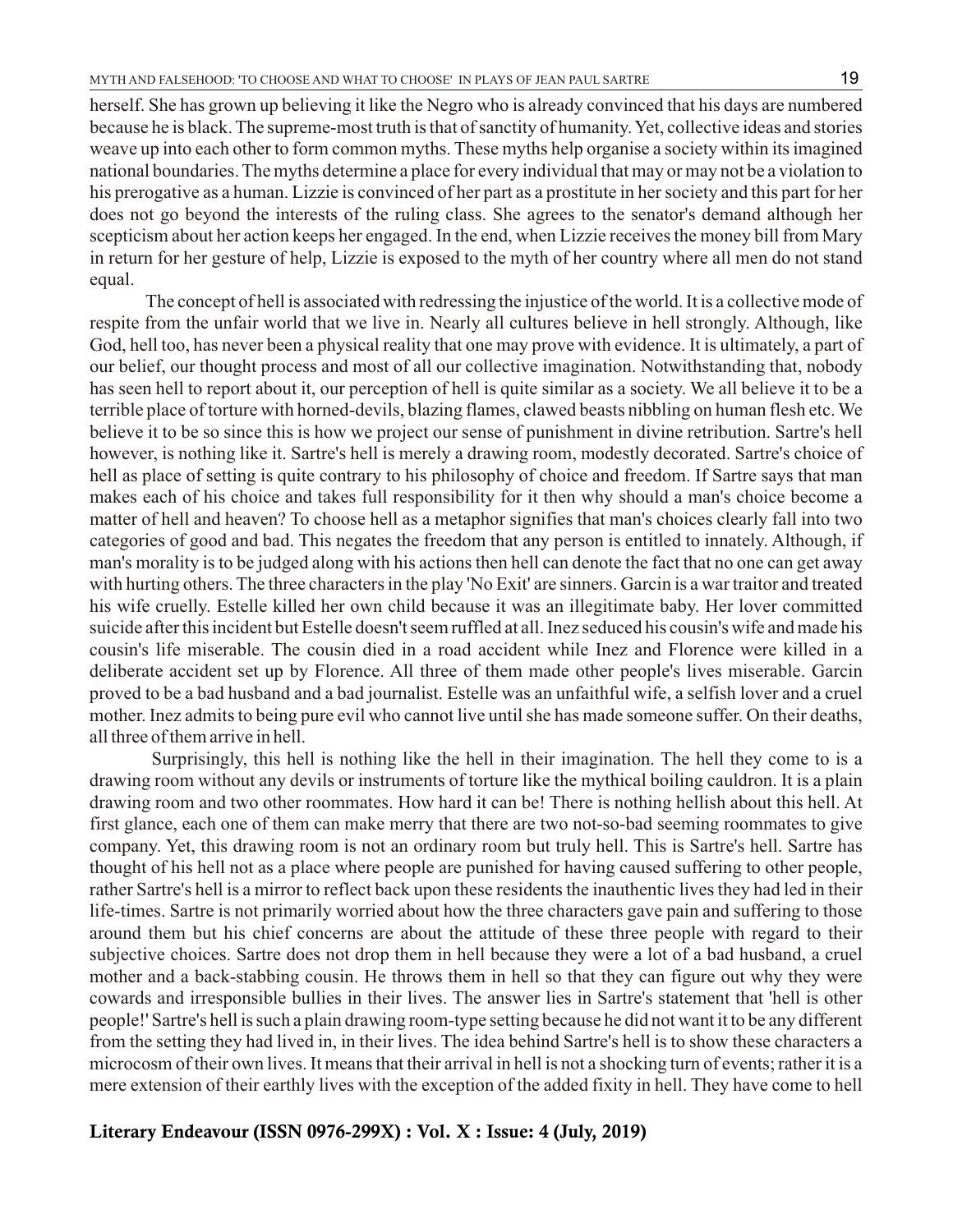because they were in hell when they were alive but in the new hell, they are confined. This confinement will cause them misery and each one of them would act like other's torturer.

All three of them prefer to see themselves through the eyes of other, through the judgments passed by others. Garcin showed his back in the war and ran away but he seeks approval for his action from his colleagues and it hurts him to see that others call him a coward. If Garcin chose cowardice, he must take responsibility for it. Even when he is in hell, he seeks judgement from the ladies. Estelle is too easy to tell him what he wants to hear but Inez gives him a hard time never conceding to his desire of being called a hero. Estelles's whole life is based on her physical appearance and her ability to seduce men. She is bothered to know that there are no mirrors in hell because she cannot live without seeing her image. Aneat reflection assures her of her charms and gives her confidence. If her looks are lost, everything is lost for her. She immediately seduces Garcin out of habit. Estelle's hell deliberately is devoid of any mirror so that she cannot get a glimpse of herself. This is her torture. Inez is a lesbian and had a hard time when she was alive. She had to face social ostracism because of her sexual orientation. This made her grow bitterer than ever and she took pleasure in hunting other people. Her evil actions were a direct result of her perception of herself through the eyes of society. On arriving in hell, Inez can have a relationship only with Estelle but Estelle is straight and would not accept her advances. Estelle has her mind set on Garcin. Therefore, Inez views Garcin as her rival. If Garcin would not let her have Estelle then she would not give him his muchneeded 'not-a-coward' tag. This mutual tug of war results in a pattern where Garcin cannot be at ease since Inez reiterates his cowardice, Estelle cannot have Garcin fully to herself because he is restless about his image, Inez will continue to stalk Estelle and tease Garcin and finally, Estelle will be forever in jitters about her fading beauty. This cycle of mutual attraction and repulsion would never let them be at peace.

> ESTELLE My darling! Please- GARCIN [thrusting her away]: No, let me be. She is between us. I cannot love you when she's watching.

> ESTELLE Right! In that case, I'll stop her watching. [She picks up the paper-knife from the table, rushes at INEZ and stabs her several times.]

> INEZ [struggling and laughing]: But, you crazy creature, what do you think you're doing? You know quite well I'm dead.

> ESTELLE: Dead? [She drops the knife. A pause. INEZ picks up the knife and jabs herself with it regretfully.]

> INEZ: Dead! Dead! Dead! Knives, poison, ropes-all useless. It has happened already, do you understand? Once and for all. So here we are, forever. [Laughs.]

ESTELLE [with a peal of laughter]: Forever. My God, how funny! Forever. (46)

This vicious cyclic pattern can be broken only when they stop caring about the presence of others. This, however, will never happen, and this is why Sartre's hell is so unconventional. None of them can reject 'the other' because it is through the presence of other that they find their lives meaningful. Garcin cannot convince himself that his choice was good for him; he wants someone else to tell him that. Estelle cannot survive until she can attract the gaze of the *other*. It is only through the *other* that she can convince herself of her beauty. Inez is bitter because the world called her abnormal. Her means of survival is inflicting pain back onto the world to feel good about herself. She will not let Garcin and Estelle unite for she must see them suffer. Their hell is the presence of other people. The other may not say anything or do anything but its presence is enough to unsettle them. Hell is struggling with the others and the fact that there is no escape, no respite from it.

### **Conclusion**

Man is a social animal; a product of his society. At the same time though, man is also burdened with his own inherent freedom to make his choices irrespective of his background. Human society thrives on myths like God, nations, heaven and hell, religion, political ideologies etc. that facilitate men towards a